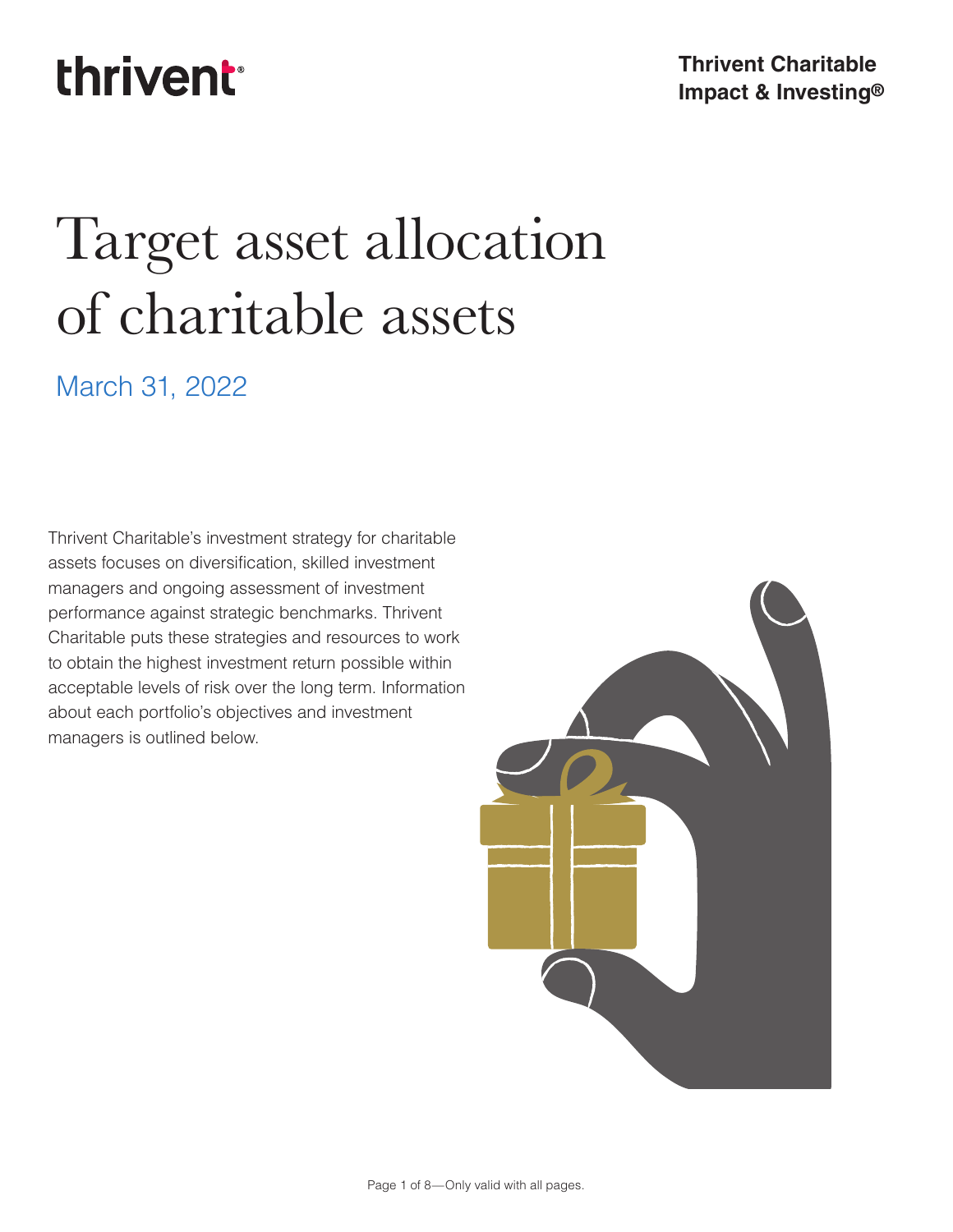## Core Growth Portfolio

**Investment allocation:** 75% equities (public and private)/ 10% diversifiers/15% fixed income/cash

**Objective:** Invested for long-term growth and maximum sustained support to charities far into the future.

| <b>Investment/fund name</b>                    | <b>Ticker symbol</b> | <b>Target allocation</b>                                                                                 |
|------------------------------------------------|----------------------|----------------------------------------------------------------------------------------------------------|
| <b>U.S. equities</b>                           |                      |                                                                                                          |
| Thrivent Large Cap Growth Fund-Class S Shares  | <b>THLCX</b>         |                                                                                                          |
| Thrivent Large Cap Value Fund-Class S Shares   | <b>TLVIX</b>         | 65% Public equities                                                                                      |
| Thrivent Mid Cap Stock Fund-Class S Shares     | <b>TMSIX</b>         |                                                                                                          |
| AltraVue Small Cap Value Strategy              | N/A                  |                                                                                                          |
| Thrivent Small Cap Stock Fund - Class S Shares | <b>TSCSX</b>         | 10% Private equities investments                                                                         |
| <b>Global equities</b>                         |                      |                                                                                                          |
| Impax Specialist Strategy                      | N/A                  | <b>10% Diversifiers</b>                                                                                  |
| Ownership Capital Global Equity                | N/A                  | 15% Fixed income/cash                                                                                    |
| Non-U.S. developed equities                    |                      |                                                                                                          |
| American Funds EuroPacific Growth Fund         | <b>AEPGX</b>         | Expense ratio:* 0.92%                                                                                    |
| <b>Thrivent Partner Worldwide Allocation</b>   | <b>TWAIX</b>         | Expense ratio as of March 31, 2022.                                                                      |
| <b>Emerging markets equities</b>               |                      | *Expense ratio represents the weighted average<br>annual management fee of the portfolio.                |
| Generation IM Asia Fund                        | N/A                  | Performance-based fees (i.e., incentive allocations<br>and/or carried interest) and advisor fees are not |
| <b>WGI Emerging Markets</b>                    | N/A                  | included. Management fees payable to private<br>investment funds are based on committed capital.         |
| <b>Diversifiers</b>                            |                      |                                                                                                          |
| Davidson Kempner Multi-Strategy Funds          | N/A                  |                                                                                                          |
| Varde Investment Partners                      | N/A                  |                                                                                                          |
| <b>GMO Systematic Global Macro</b>             | N/A                  |                                                                                                          |
| <b>Fixed income/cash</b>                       |                      |                                                                                                          |
| Thrivent Church Loan and Income Fund           | <b>XCLIX</b>         |                                                                                                          |
| Thrivent Government Bond Fund-S Shares         | <b>TBFIX</b>         |                                                                                                          |
| Thrivent Income Fund                           | <b>LBIIX</b>         |                                                                                                          |
| <b>Thrivent Money Market</b>                   | <b>AALXX</b>         |                                                                                                          |
| U.S. Treasury Notes                            | N/A                  |                                                                                                          |
| U.S. Bank Cash Account                         | <b>FOZXX</b>         |                                                                                                          |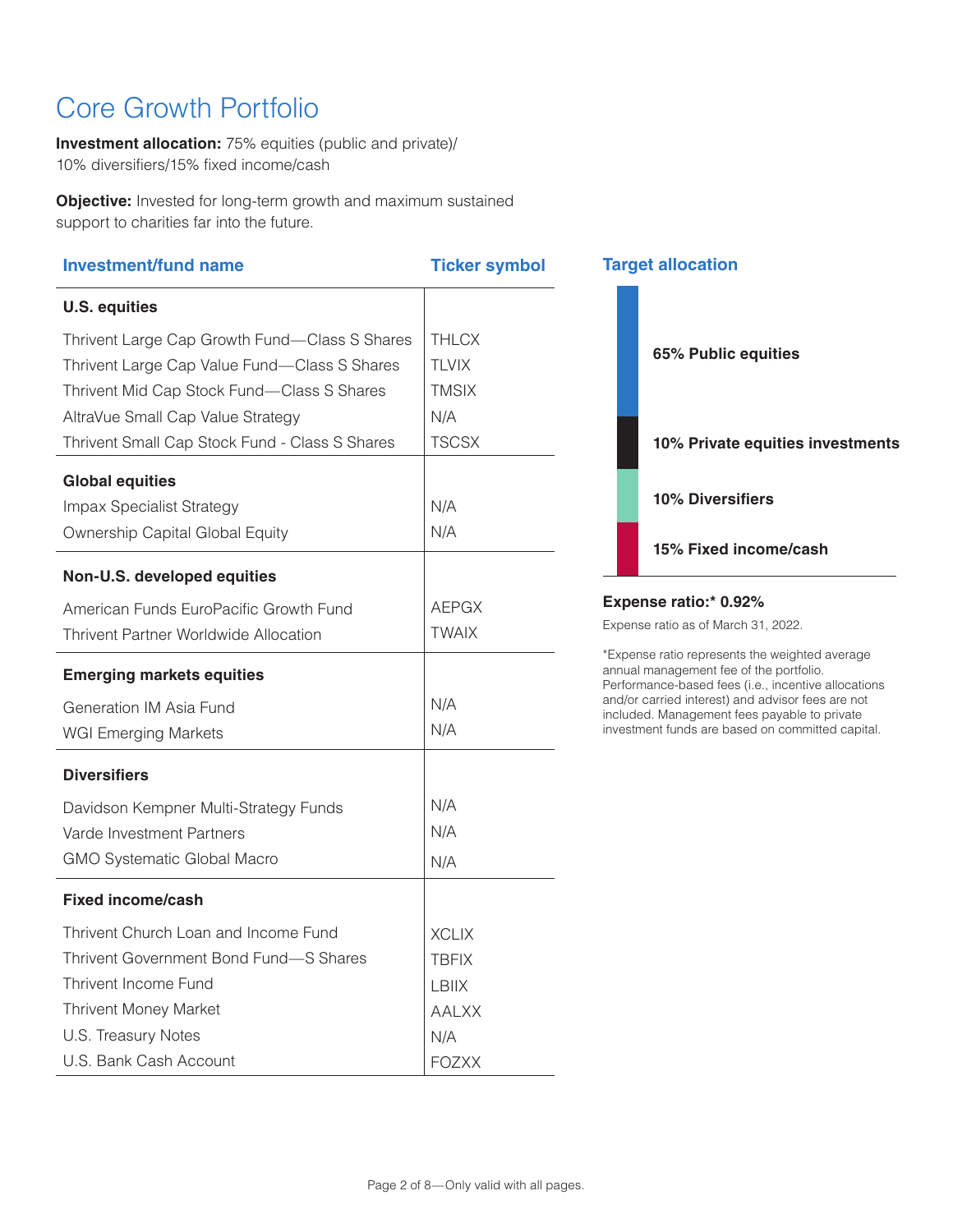## Mission Growth Portfolio

**Investment allocation:** 75% equities/10% diversifiers/15% fixed income/cash

**Objective:** Invested for long-term growth and maximum sustained support to charities through investments aligned with mission for positive outcomes throughout our shared community.

| <b>Investment/fund name</b>                               | <b>Ticker symbol</b> |
|-----------------------------------------------------------|----------------------|
| <b>U.S. equities</b>                                      |                      |
| Parametric Custom Core Socially                           | N/A                  |
| Responsible Strategy<br>AltraVue Small Cap Value Strategy | N/A                  |
|                                                           |                      |
| <b>Global equities</b>                                    |                      |
| Wellington Global Impact                                  | N/A                  |
| Generation IM Global Equity Fund LLC                      | N/A                  |
| Impax Specialist Strategy                                 | N/A                  |
| Ownership Capital Global Equity                           | N/A                  |
| <b>KBI Water Strategy</b>                                 | N/A                  |
| <b>Baillie Gifford Positive Change</b>                    | <b>BPEKX</b>         |
| Non-U.S. developed equities                               |                      |
| Mondrian International Equity                             | N/A                  |
| <b>Emerging markets equities</b>                          |                      |
| Generation IM Asia Fund                                   | N/A                  |
| <b>Diversifiers</b>                                       |                      |
| Davidson Kempner Multi-Strategy Funds                     | N/A                  |
| Varde Investment Partners                                 | N/A                  |
| CIM Enterprise Loan Fund                                  | N/A                  |
| <b>Fixed income/cash</b>                                  |                      |
| Thrivent Government Bond Fund-S Shares                    | <b>TBFIX</b>         |
| Breckinridge Intermediate Sustainable Gov't/Credit        | N/A                  |
| Thrivent Church Loan Fund-S Shares                        | <b>XCLIX</b>         |
| <b>Thrivent Money Market</b>                              | <b>AALXX</b>         |
|                                                           |                      |

#### **Target allocation**

m.

|                              |  | <b>75% Public equities</b>      |  |
|------------------------------|--|---------------------------------|--|
|                              |  | 48% U.S. equities               |  |
|                              |  | 19% Developed non-U.S. equities |  |
|                              |  | 8% Emerging markets equities    |  |
|                              |  |                                 |  |
|                              |  | <b>10% Diversifiers</b>         |  |
|                              |  |                                 |  |
|                              |  | 15% Fixed income/cash           |  |
|                              |  |                                 |  |
| <b>Expense ratio:* 0.83%</b> |  |                                 |  |

Expense ratio as of Dec. 31, 2021.

\*Expense ratio represents the weighted average annual management tee of the portfolio. Performance-based fees (i.e., incentive allocations and/or carried interest) and advisor fees are not included.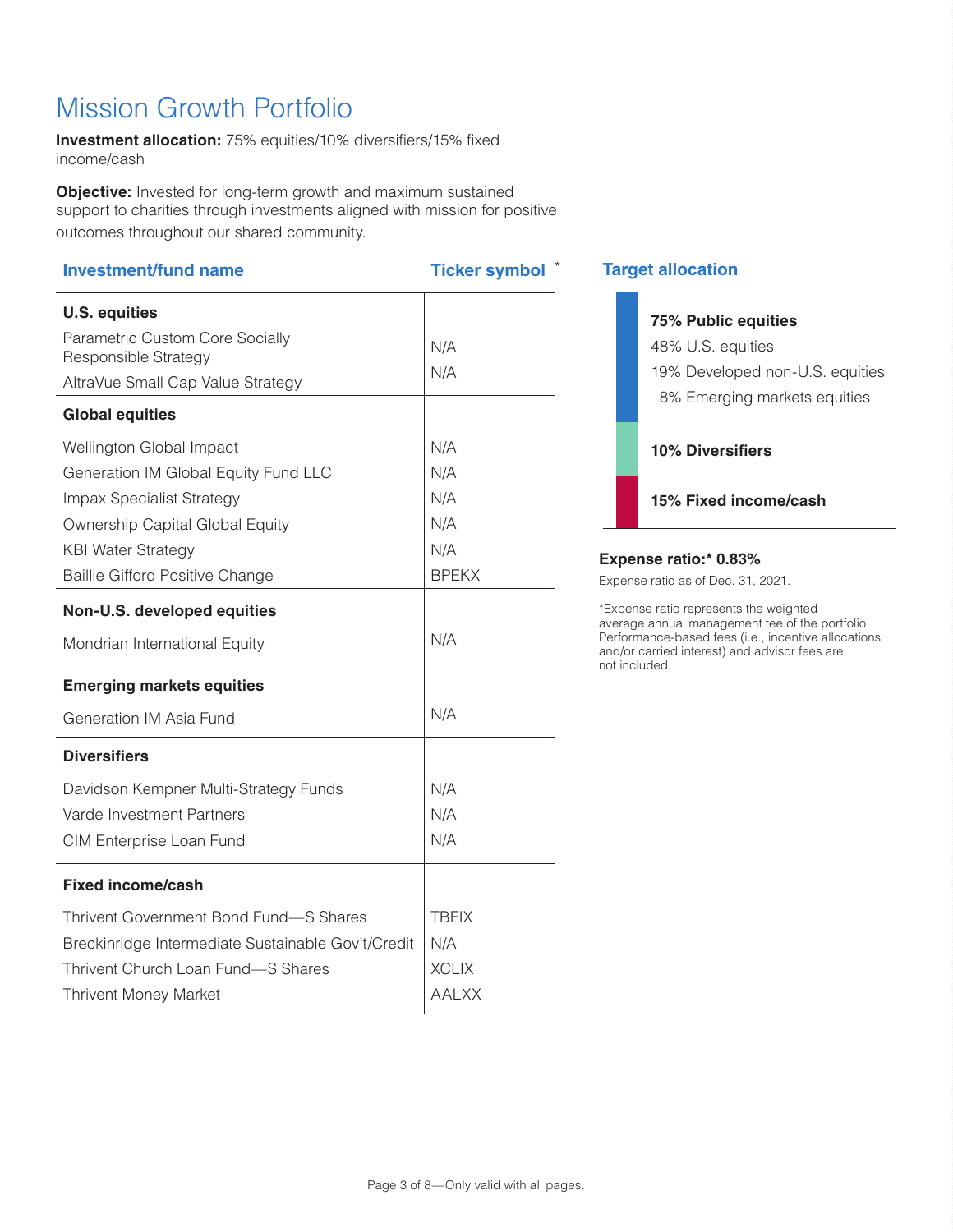## WomenInvest Portfolio

**Investment allocation:** 75% equities/25% fixed income

**Objective:** Invested for long-term growth and maximum sustained support to charities through investments that do well when women do well by addressing the root causes of violence against women. The portfolio invests in women by providing economic opportunity, access to education, affordable housing and full participation in business and public decision-making.

| <b>Investment/fund name</b>                                              | <b>Ticker symbol</b> |
|--------------------------------------------------------------------------|----------------------|
| <b>U.S. equities</b>                                                     |                      |
| Trillium Large Cap Core                                                  | N/A                  |
| Thrivent Large Cap Growth                                                | <b>THLCX</b>         |
| Thrivent Large Cap Value                                                 | <b>TLVIX</b>         |
| Aperio Custom Gender Lens Index Portfolio                                | N/A                  |
| <b>Global equities</b>                                                   |                      |
| Pax Ellevate Global Women's Index Fund                                   | <b>PXWIX</b>         |
| <b>Emerging markets equities</b>                                         |                      |
| <b>RBC Emerging Markets</b>                                              | <b>RFFIX</b>         |
| <b>Developed non-U.S. equities</b>                                       |                      |
| Domini International                                                     | <b>DOMOX</b>         |
| Aperio Custom Gender Lens Index Portfolio                                | N/A                  |
| <b>Private debt and real assets</b>                                      |                      |
| Advance Global Capital (AGC)                                             | N/A                  |
| Rose Affordable Housing Fund V                                           | N/A                  |
| <b>Fixed income</b>                                                      |                      |
| <b>Fidelity Money Market</b>                                             | <b>FDRXX</b>         |
| Self Help Credit Union Women & Children CD                               | N/A                  |
| Calvert Impact Capital Promissory Note targeted<br>to Gender Equity      | N/A                  |
| CCM Community Impact Bond Fund targeted to<br><b>Barrier Free Living</b> | CRANX                |
| Breckinridge Gender Lens Portfolio                                       | N/A                  |
|                                                                          |                      |

#### **Target allocation**

#### **75% Equities**

U.S. equities Global equities (U.S. & non-U.S.) Emerging markets equities Non-U.S. developed equities Private real estate

#### **25% Fixed income**

Government, agency and corporate bonds Promissory notes and CDs Private debt Short-term money market

#### **Expense ratio: 0.48%**

Expense ratio as of Dec. 31, 2021.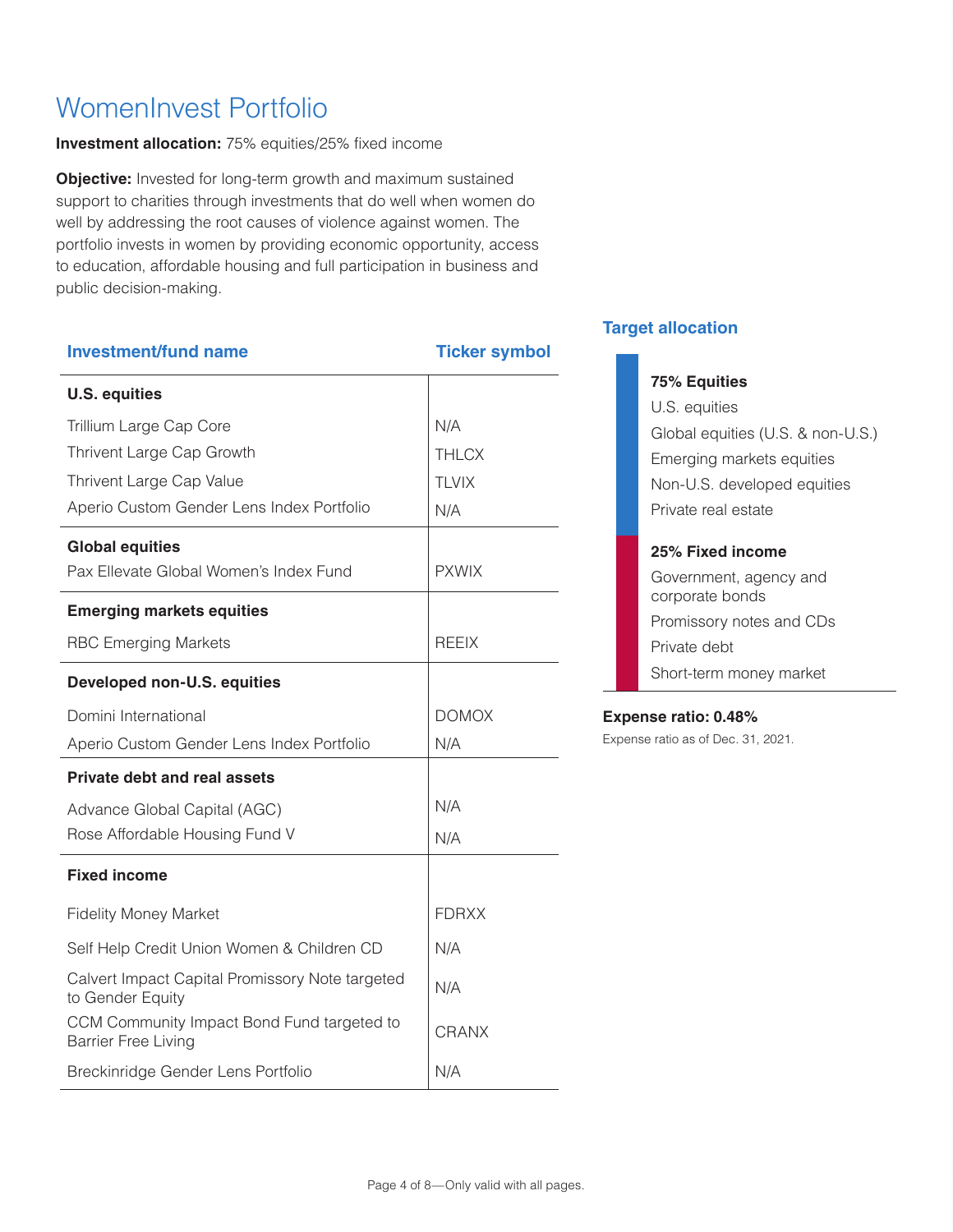## Income portfolio

**Investment allocation:** 100% fixed income

**Objective:** Invested for stability and maximum grant support within a shorter time horizon.

| <b>Investment/fund name</b> |  |
|-----------------------------|--|
|-----------------------------|--|

| Fixed income/cash                      |              |
|----------------------------------------|--------------|
| Thrivent Government Bond Fund—S Shares | <b>TRFIX</b> |
| Thrivent Income Fund                   | LBIIX        |
| <b>Thrivent Money Market</b>           | AALXX        |
|                                        |              |

#### **Target allocation**

### **100% Fixed income**

Corporate and government bonds Short-term money market

#### **Expense ratio: 0.65%**

Expense ratio as of Dec. 31, 2021.



**Ticker symbol**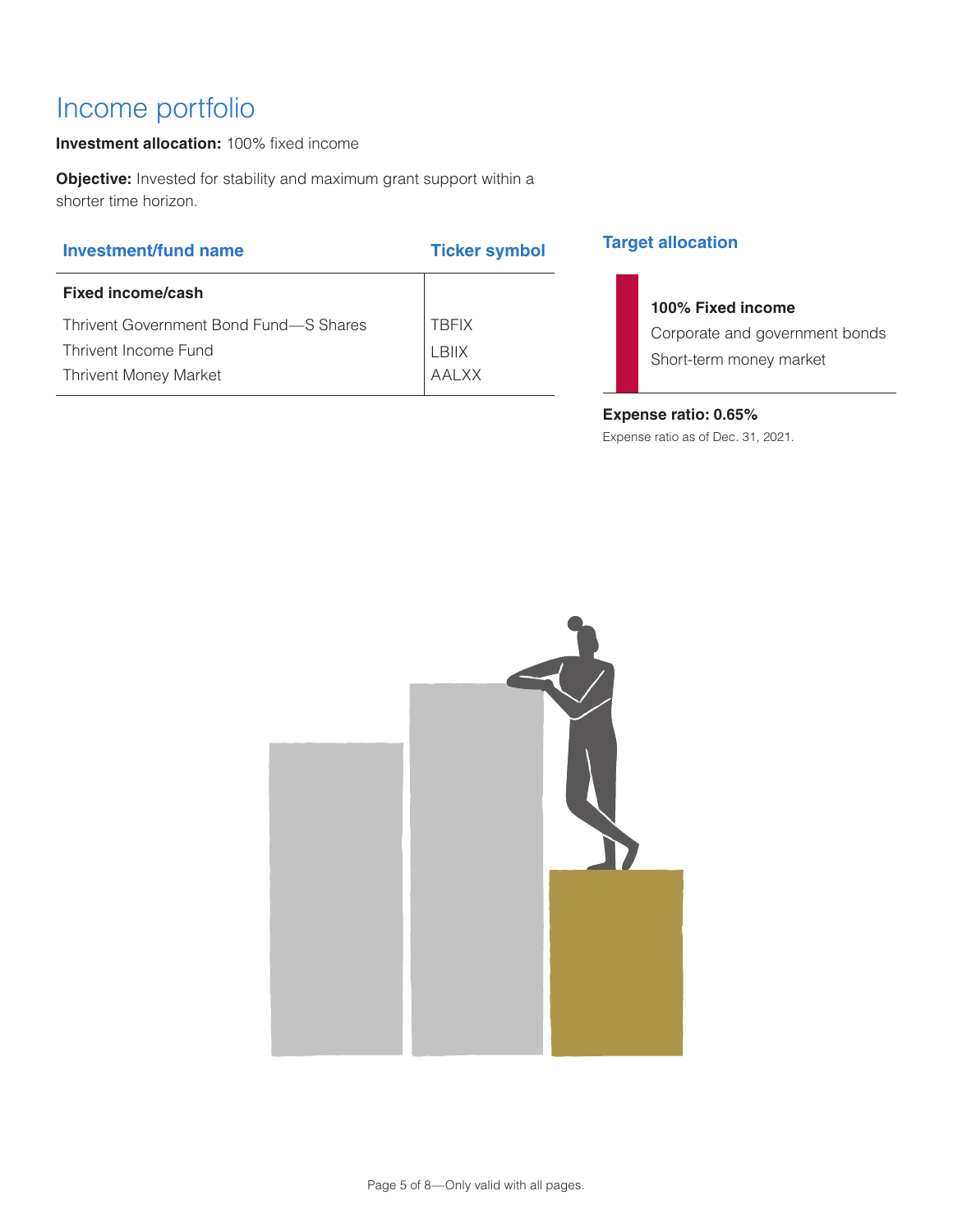## Strategic benchmarks

Thrivent Charitable continually monitors its investments as well as its objectives and strategies. Investments are measured by appropriate strategic benchmarks (i.e., indexes) and monitored quarterly. The overall investment portfolio is measured against a composite benchmark that reflects the target asset allocation.

#### **Strategic benchmarks**

| Asset class            | <b>Core Growth Portfolio</b>                                                                         | <b>Mission Growth Portfolio</b>                                                                   | <b>WomenInvest Portfolio</b>                                                                                  |
|------------------------|------------------------------------------------------------------------------------------------------|---------------------------------------------------------------------------------------------------|---------------------------------------------------------------------------------------------------------------|
| Public equities        | <b>Blended Benchmark</b>                                                                             | <b>Blended Benchmark</b>                                                                          | <b>Blended Benchmark</b>                                                                                      |
|                        | • Russell 3000 Index (65%)<br>MSCI EAFE Index (25%)<br><b>MSCI Emerging Markets</b><br>Index $(10%)$ | • Russell 3000 Index (65%)<br>• MSCI EAFE Index (25%)<br>• MSCI Emerging Markets<br>Index $(10%)$ | • Russell 3000 Index (50%)<br>• MSCI EAFE Index (25%)                                                         |
| Private<br>investments | Self-benchmarked                                                                                     | N/A                                                                                               | N/A                                                                                                           |
| <b>Diversifiers</b>    | <b>HFRI Fund of Funds</b><br>Diversified Index                                                       | • HFRI Fund of Funds<br>Diversified Index                                                         | N/A                                                                                                           |
| Fixed income/          | <b>Blended Benchmark</b>                                                                             | <b>Blended Benchmark</b>                                                                          | <b>Blended Benchmark</b>                                                                                      |
| cash                   | Bloomberg Barclays Inter.<br>Govt/Credit Bond Index (85%)<br>BofA ML 91-Day T-Bills (15%)            | • Bloomberg Barclays Inter.<br>Govt/Credit Bond Index (85%)<br>• BofA ML 91-Day T-Bills (15%)     | Bloomberg Barclay U.S.<br>Government Credit<br>Index $(22%)$<br>Citigroup Treasury Bill<br>3-Month Index (3%) |

Income Portfolio Benchmark consists of a blend between Bloomberg Barclays Inter. Govt/Credit Bond Index (85%) and BofA ML 91-day T-Bills (15%).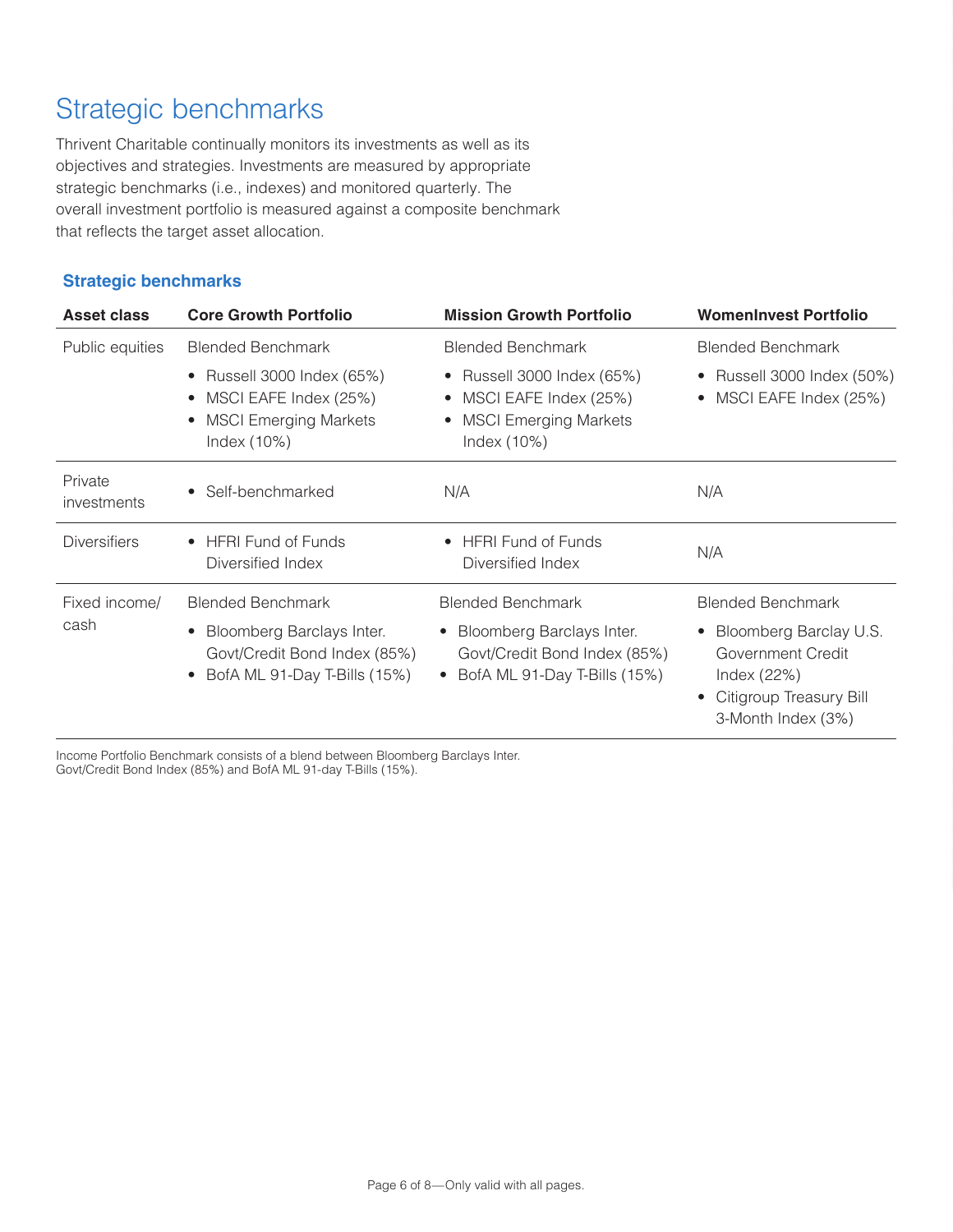## Role of asset classes within portfolios

To better understand the role and function of each asset class within Thrivent Charitable portfolios, please review these insights from investment advisors Cambridge Associates and Veris Wealth Partners.

#### **U.S. equity**

(Large, medium and small capitalization equities) U.S. equity is typically the core asset class in a U.S. investor's portfolio. For many endowment funds, equity assets of various sorts comprise most of the portfolio and so the fund's exposure to U.S. economic risk is significant. The major macroeconomic risks are severe economic contraction and sharp, unexpected inflation.

#### **International equity**

(Non-U.S. developed equities and emerging markets equities) The inclusion of international equities provides portfolio diversification and enlarges the investment opportunity set. The disadvantages of investing in international equity are higher investment costs and exposure to currency risk.

#### **Diversifiers**

Diversifiers provide the portfolio with strong risk-adjusted returns and diversification. Diversifiers differ widely in the kinds of investment strategies they pursue and the level of risk they incur, making generalizations challenging. Thrivent Charitable generally structures hedge fund/diversifiers programs to fill one or both of two roles: (1) to generate a modest return with relatively low risk and little or no correlation to other assets in the portfolio; (2) to generate equity-like returns with less-than-market volatility.

#### **Fixed income/cash**

Bonds offer the best protection against economic and equity price deflation. To serve as a reliable hedge, the bonds must be high-quality, non-callable and of intermediate to long duration. The allocation should be sufficient to meet several years' spending needs in the event of a severe equity market decline—unless the investor is confident that other assets in the portfolio would also appreciate during a prolonged economic contraction. In addition, bonds may provide an overall reduction in portfolio volatility, a steady flow of income, and high liquidity.

#### **Private investments**

The objectives of the private investment allocation are to generate longterm return enhancement over public equity markets (net of all fees/ carried interest) and to provide portfolio diversification and exposure to innovative strategies and niche markets, including growth with impact. Strategies may include venture capital, growth equity, buyouts, credit, and sustainable real assets. Private investments are illiquid by nature, and the allocation will grow over time toward the Core Growth Portfolio's long-term target allocation of 10%, as underlying funds call down capital commitments.